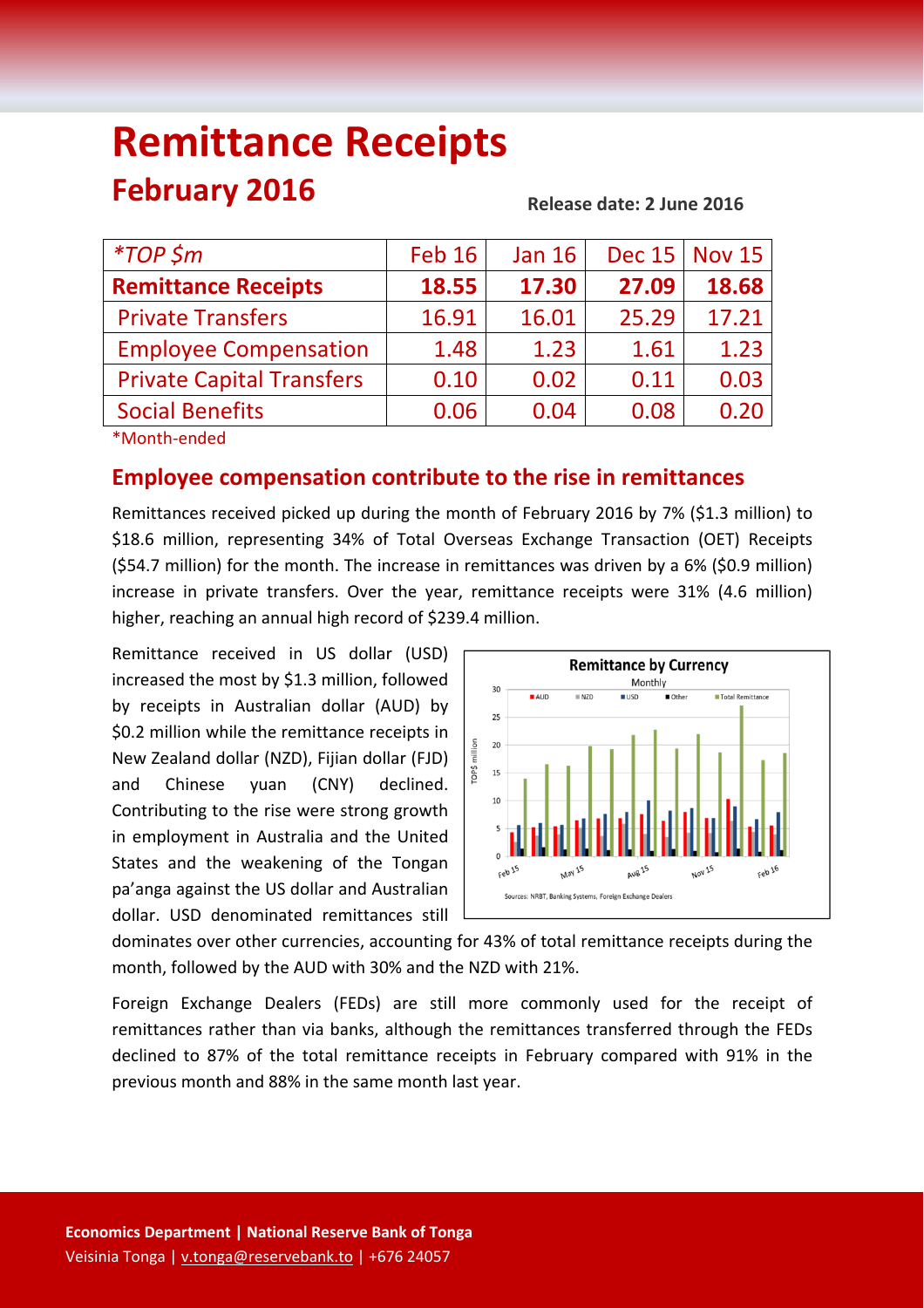#### **Private Transfers**

Private transfers, which are mostly personal transfers, is still the largest component of foreign currency inflow, representing 91% of the total remittances and 31% of the total OET receipts by the end of February. Private transfers increased over the month by 6% (\$0.9 million) to almost \$17 million driving the overall rise in remittance receipts. The main driver for the



increase in private transfers was an increase in the family support receipts of \$0.3 million over the month of February. This increase over the month is due mainly to a 66% increase in personal transfers.

#### **Employee Compensation**<sup>1</sup>

Compensation of employees rose by 20.4% (\$0.3 million) over the month to \$1.5 million. The increased coincides with a 50% rise in Tongan workers sending money home offsetting a 16% (\$0.09 million) drop in the Recognised Seasonal Employee (RSE) receipts. Over the year, employee compensation reached a total of \$18 million, of which \$7.9 million are receipts from RSEs.

#### **Private Capital Transfers & Social Benefits**

Private grants for capital expenditures such as acquisition or construction of fixed assets increased by \$0.08 million in February to almost \$0.1 million, and the social benefits such as pensions received by individuals rose by 29% (\$0.01 million) to \$0.06 million over the month. Private capital transfers and social benefits represent 1% of the total remittance.

#### **Outlook**

Remittance receipts are anticipated to remain at high levels in the upcoming months with the School Anniversary and churches activities. The NRBT will continue to closely monitor the remittance receipts given it is the largest source of foreign exchange inflow to Tonga's economy.

 $1$  Employee compensation is the sum of wages and salaries from the Recognised Seasonal Employer (RSE) program and other Tongan residents working short term overseas.